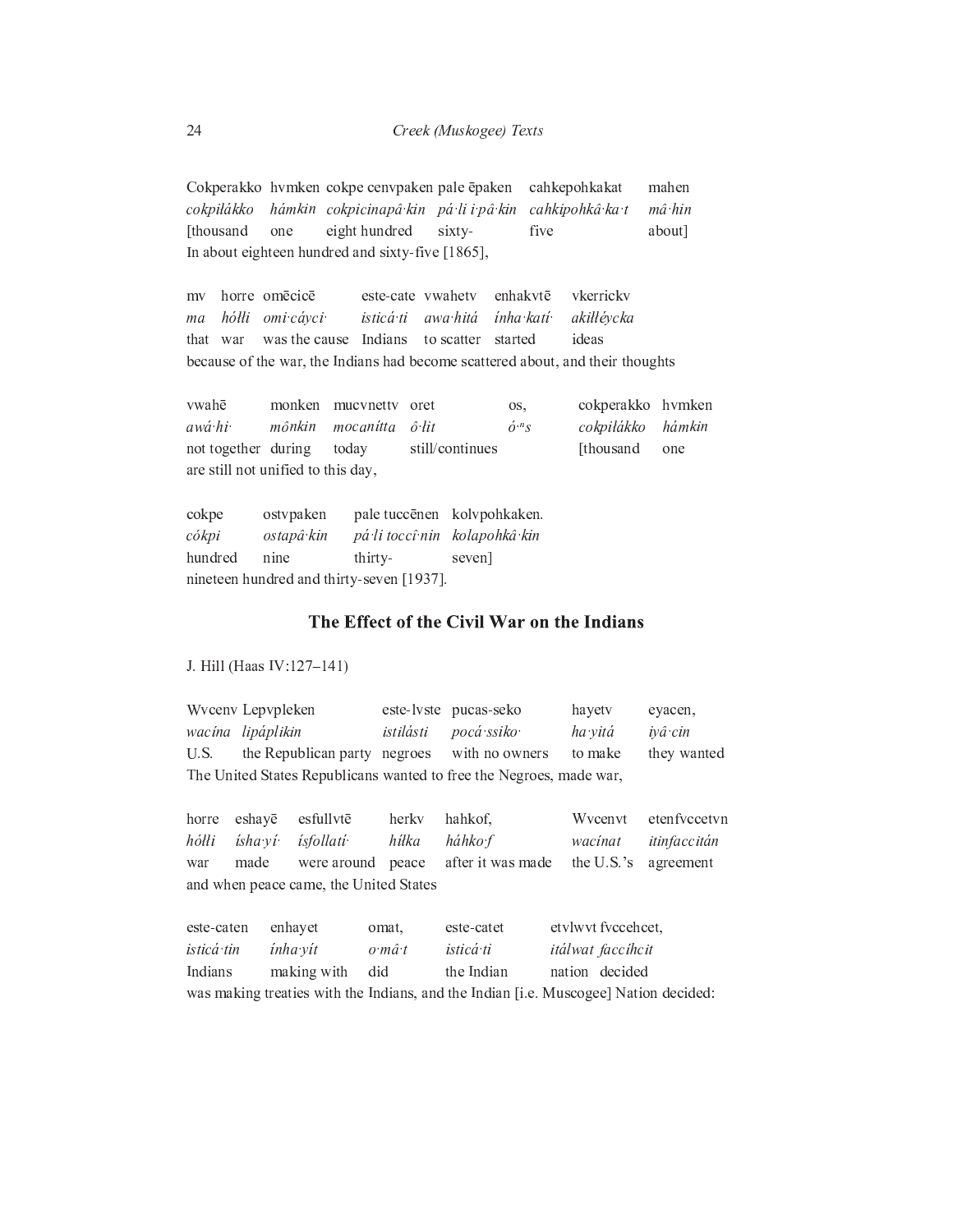| "Este-lyste nēseyvtē                                                    |                | vhonvpse                       | esyomat,  |  |  |  |
|-------------------------------------------------------------------------|----------------|--------------------------------|-----------|--|--|--|
| istilásti                                                               | ni siyáti      | ahonápsi                       | isyô ma t |  |  |  |
| negroes                                                                 | that we bought | descendants of together (with) |           |  |  |  |
| "Though they are not asking for it, we want the Negroes that we bought, |                |                                |           |  |  |  |

etvlwy tvsekvyv toyeyat, ētvpomēn itálwa tô viva t tasikayá i tapó mi n citizens (of the nation) we who were (citizens of the nation) nation just the same together with their descendants, to be citizens just like those of us

maket, 47 vpohē tokon tvsekvyvt omvrēn, este-lyste puyacēs" apô hi $^{48}$ tó ko n tasikayát omáli n istilásti pová ci s  $ma$   $kit$ we did not ask for negroes the citizens to be we want them said who are citizens of the nation," they said.

Este-Maskoke Etvlwvt em oh-vkvsahmet. ēyem opunvyēpan ísti ma skó ki itálwat i vimopónavi pâ n imohhakasáhmit the Muscogee Nation because they talked for themselves they approved for them And the Muscogee Nation discussed the matter and approved it,

este-lysten este-maskoke entvsekvyvn Wvcenvt hayvtēt omēs. istilástin istima skó ki intasikaván wacinat ha vatí t  $\hat{o}$  mi s the Creeks their citizens the U.S. made them did the negroes and the U.S. made the Negroes Muscogee citizens.

Ohrolopē cokperakko hvmken cokpe cenvpaken pale ēpaken ēpohkakat ofvn cokpiłákko hámkin cinapâ kin pá li i pâ kin ohłolopí cókpi i pohkâ ka t ó fan thousand hundred eight sixtyyear one  $\sin x$ in The United States government understood the issue very well in the year eighteen hundred

kērrusvtēs. este-lystehkvn Wyceny etvlwy Estymy vtēn  $ati n^{49}$ wacina itálwa kĭ "łłosáti s ístama istilastíhkan U.S. Gov't it knew it very well whereabouts came from the negro and sixty-six [1866]. It understood where it came from, and how the Negro

ēyvpvkē hayvtēt omat, este-cate entvsekvyv hakē tayē i yapáki· ha yatí tô ma t isticá ti intasikayá há ki tâ yi (made them) apart (of itself) made Indian citizens did can, could (not) become was made to be a part of [the Muscogee Nation], but that Negroes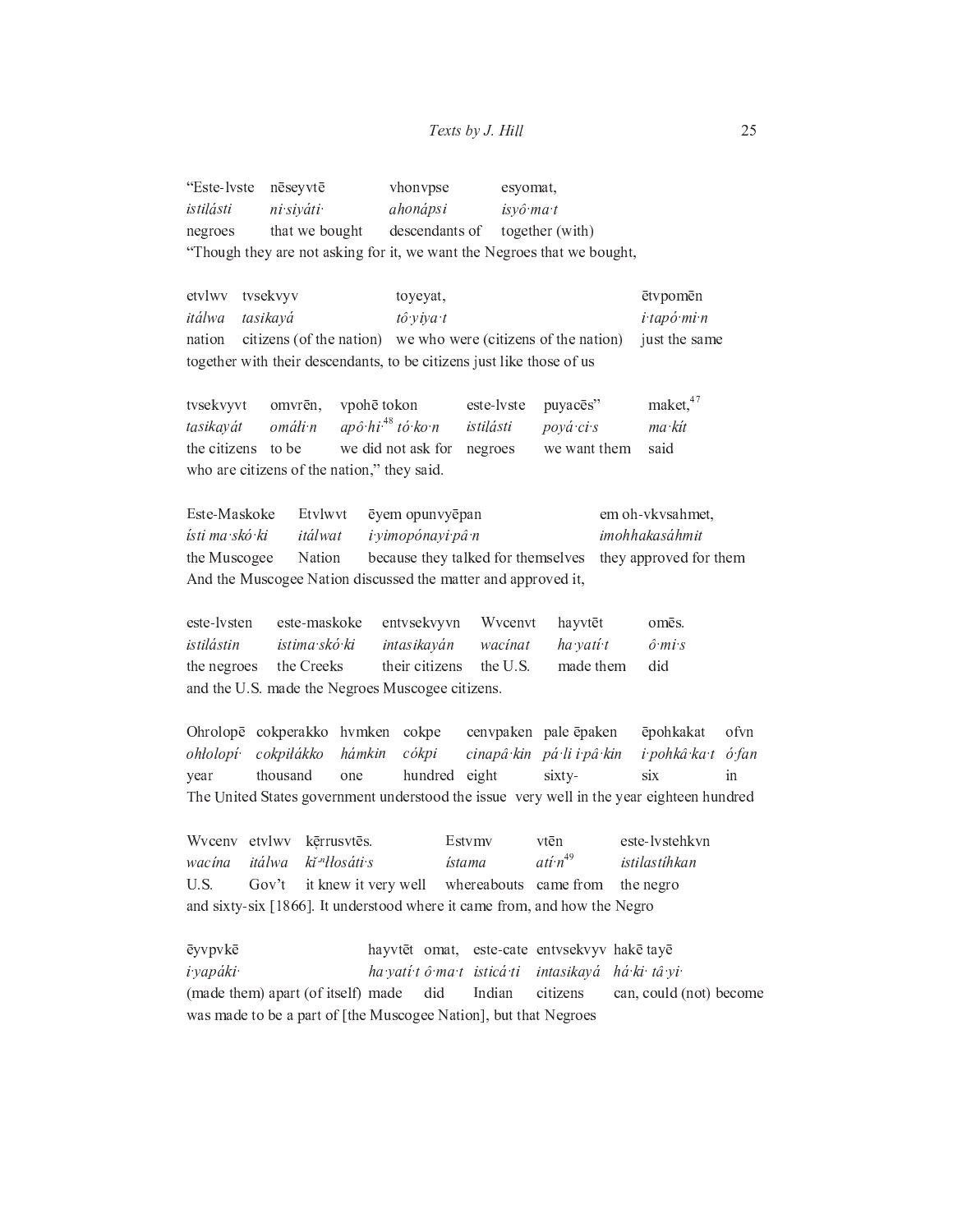Lepvpleken, Temoklit tokot omat kērrvtēs. em etenrvwvn tó ko t ô ma t kî Hati s lipáplikin  $t$ *emaklä* $t$ imitînlawan did knew that Republic[an] Democrat between (them) not were not entitled to become Indian citizens. [The Indians] were split between

vtēhkvtēs. Horre of v este-lyste tat mohmen ati hkati s<sup>50</sup> hólli ó fa istilástita t móhmin they (the Ind.) were (between the 2 parties) war-time the negro then the Republicans and the Democrats. In the war, the Negro won

Lepvpleken em eyackvn epoyekv lipáplikin imiyá ckan ipô yika the Republican's wants, desires for they won (their desires) in the Republican victory,

| este-lyste                                               | estēmē                                |      | mont wihoyan  |  |  |  |
|----------------------------------------------------------|---------------------------------------|------|---------------|--|--|--|
| istilásti                                                | ísti mí                               | mónt | wáyho yâ n    |  |  |  |
|                                                          | the negro that were being traded were |      | and were sold |  |  |  |
| because they didn't want trading and selling of Negroes. |                                       |      |               |  |  |  |

eyacekat vrahkvt, horre eshahyet iyá cika t aláhkat hółłi isháhyit because they didn't want that for that reason they made about war And for that reason they made war over it,

akerrēt etekvpvyēcihcē este-cate naken omekot oman, etepoyicet, isticá ti nâ kin  $a$  killi t omikot o mâ n itikapayi céyhci<sup>i</sup> itipoyeycit Indians anything knew about didn't  $(di**d**)$ they divided them they made them fight and the Indians, not having anything to do with it, were divided and made to fight,

estemerkv honnēn este-caten ohwvkēcet, em enak-ockv,  $honn\hat{i} \cdot n^{51}$ istim ílka isticá tin ohwakî cit iminâ kó cka Indians suffering great caused upon their estate and great hardships were imposed on the Indians. All their possessions,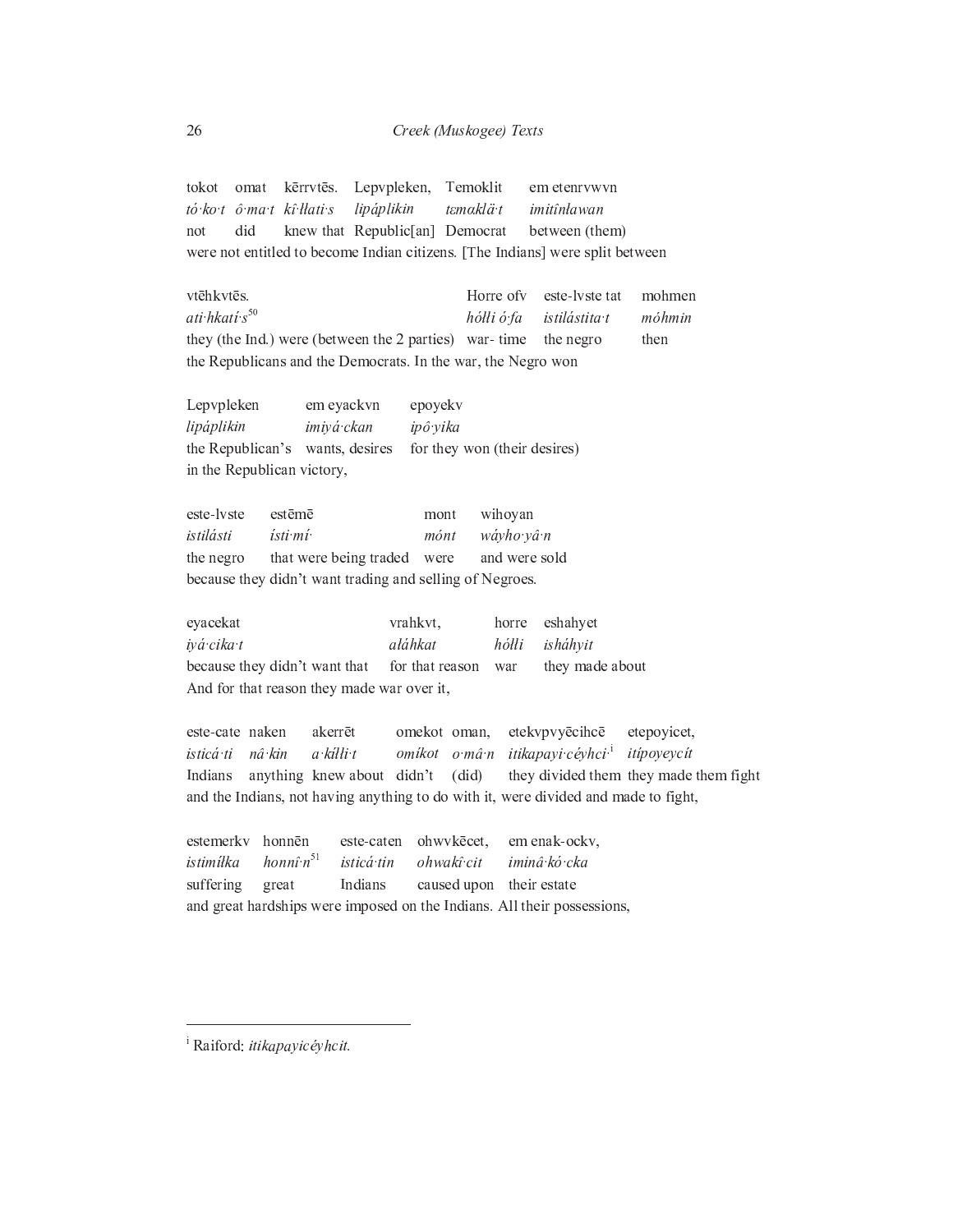ehute omvlkvn mont em ēkvnv tis enkvpvyecicen ihóti omálkan mónt imi kanátevs inkapayicêycin their houses all then their land, even separated from them and their houses, and even their lands were taken from them ohrolopē ēpakat orvtēs. Cerakko tis wihkē pefathokvtē pifá tho katí ohłolopí i pâ ka t o latí s 'ciłákkoteys wáyhki  $six$ horses, even that were left ran away years got to be for six years. Horses that were left when they ran away honecvkēpekv, enaket estit kerrē tayat estimvt omat honicakî pika inâ kit istêymat  $\hat{o}$  mat istêvt kílli tâ ya t they had gotten wild whose it is, who it belongs to anyone that could know is had become wild, so nobody knew whose they were, sekot tvleme hakēpekv, 'talimí  $siko$ ha kî pika there wasn't (anyone) public (property) it has become and they became public property. cerakko-honēce tat este estomis assēcet 'ciłakkohoní cita t ísti istô meys á ssi cít the horses wild that runs after them person, any (person) So anyone who chased after a wild horse hvlvtēpat ēyvnakuecet pohoyvtēt OS.

haláti pâ t<sup>52</sup> i yaná koycít<sup>53</sup>  $p\acute{o}$ ·hoyatí·t<sup>54</sup>  $\hat{\omega}^{n}$ s and if they catch them claims it is his and got them all (in that way) did and caught it, could claim it for himself until all were gone.

"Nake yvmahkvtē fēkarēs" Wyceny makytēs. nâ ki yamahkati fi ká li s wacina ma kati s that that was destroyed I will pay the U.S. said The U.S. said, "I will pay for losses,"

em vnicytē tylkusēn. Democrat Lepvpleken em vnicytē lipáplikin imáneycatí tâlkosi n témakrät *imáneycatí* the Republicans those that helped the Rep. only (those) the Democrats that helped but only to those who helped the Republicans. Those who helped the Democrats,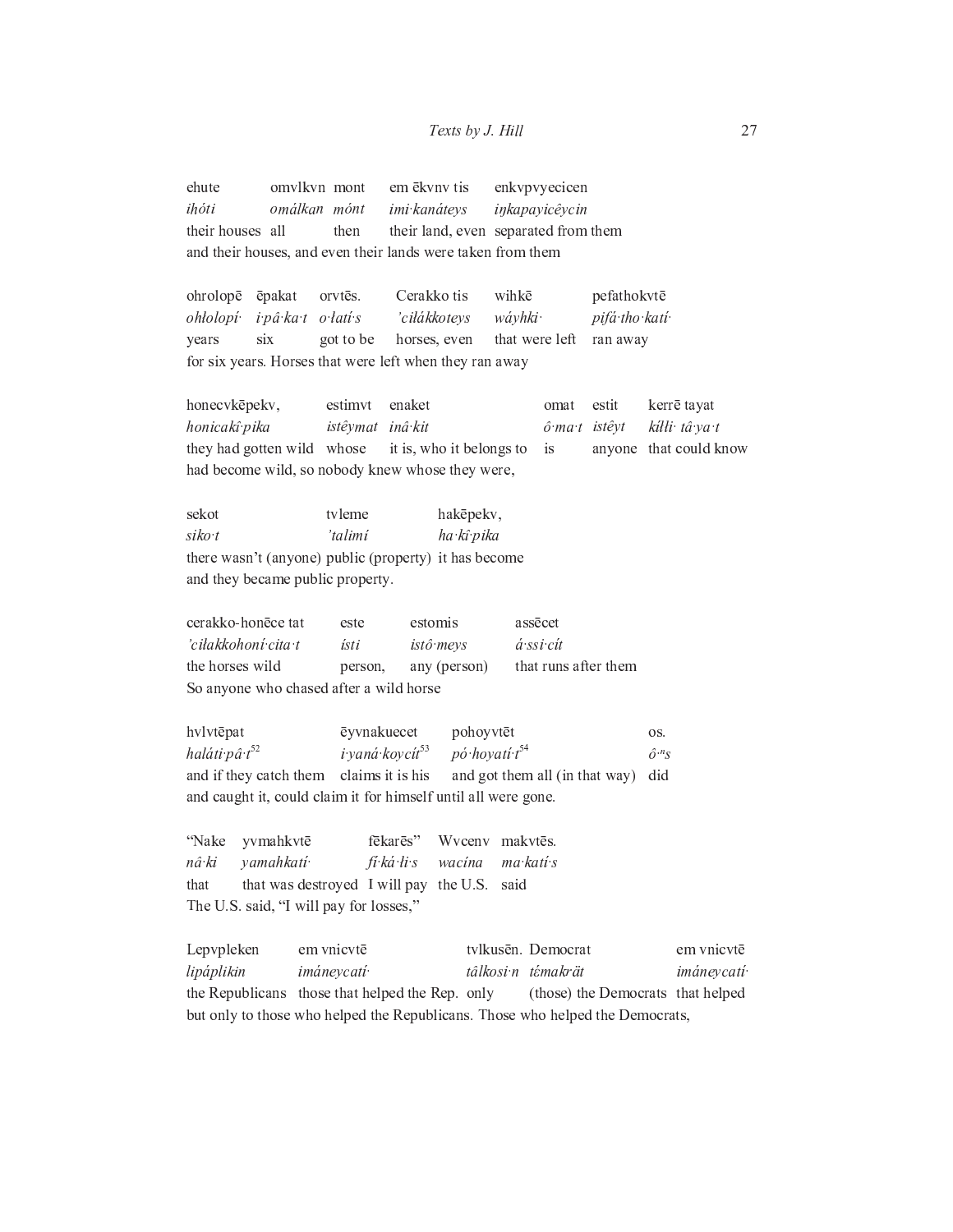Wyceny ētat estemerrykuecytēt ont omat i tá t<sup>55</sup> istimillákoycatí t wacina  $\hat{a}$ nt o m $\hat{a}$  t the U.S. itself caused with suffering with them (the Dem.) did the U.S. itself made suffer,

"Fēkarēs" makvtē ohrolopē pale kolvpakat hoyanet omētan fi ká li s ohłolopí páli kolapâ ka t hoyâ nit ma kati<sup>.</sup> o mí ta n I will pay it said years seventy passed have (passed) and seventy years have passed since they said "I will pay,"

mocvnetty oret fēketv evacēsekon Nake hiyomvkēn  $\alpha$ s fi kitá iyă <sup>n</sup>ci sikon<sup>56</sup> mocanitta o lit<sup>57</sup>  $\hat{o}^{n} s$ havyo maki n nâ ki to pay it doesn't want to to this day it has come things like this with no intention of paying to this day. Through these sorts of actions,

este-cate 'sestemerrykuehcet este-lyste hayekv, pucassekon poca ssikón isticá ti sistimiłłakóyhcit istilásti hâ vika the Indian made them suffer negroes no owners have made, therefore, they made the Indians suffer and freed the Negroes,

omvlkvn Wvcenvt entvsekvyvn hayvten omat fvccvt omvranvtēs. omálkan wacinát intasikayán ha yatin o mâ t fáccat omála natí s all of them U.S. its own citizens to make right it would have been  $(i)$ so it would have been right if the U.S. had made all of them its own citizens.

Mont oman ohhytylakat. este-lyste pucasseko hayvtēt mônt o mâ n ohhatalâ ka t istilásti poca ssikó ha yati t therefore further on no-owners made them (freedmen) negroes And on top of that, they freed the Negroes,

ēkvnv este-maskoke etvlwv enaken etewahlet i kaná istima skó ki itálwa inâ kin itiwa hlit the land (of the) Muskogee Nation belonging to they divided divided the land belonging to the Muscogee Nation,

este-lysten ēmvtēt Este-cate nēsvtē OS. vhonvpse  $\hat{o}^{n} s$ istilástin i mati t isticá ti ni sati ahonápsi Indians negroes did give (to the negroes) did that bought them descendants and gave it to the Negroes. They gave it not just to the descendants of those bought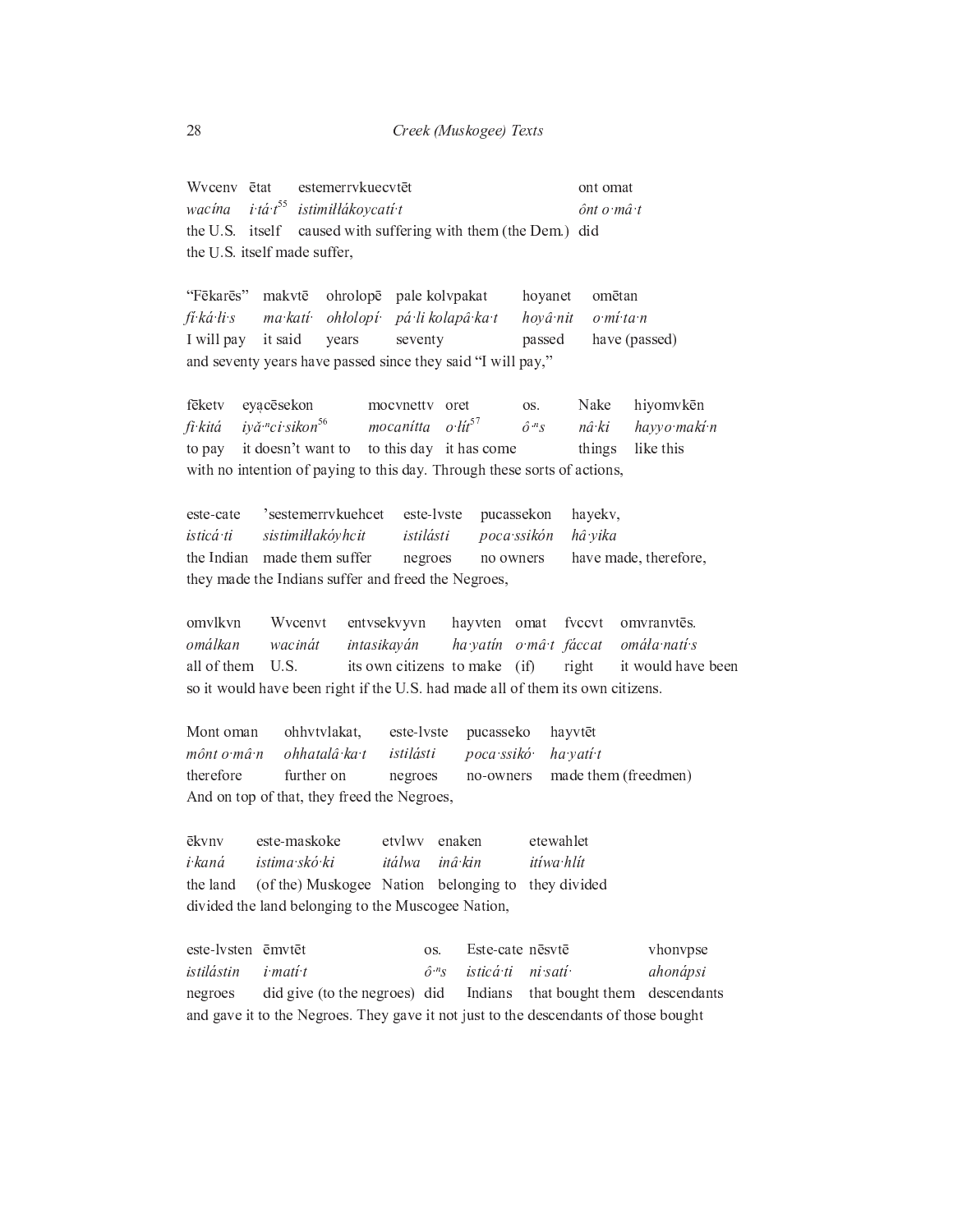tvlkekon Wyceny entysekvyv mahusan sulkēn vpahyet, tálkiko n wacina intasikayá mă "hosa n sólki n apáhyit U.S. its (own) citizens own not only many put with by Indians, but they also added many of the United States' own citizens.

nake fvccekon celayet omakvtē eskērkv este vhonkytky enrahmet. nâ ki fácciko n cila vít iskí lka inłáhmit oma katí ísti ahonkátka handled it they did the proof the roll of people opened it something unjust They fraudulently fixed the rolls of the Creek people,

este-maskoke etvlwy heciceko tayusēt omvtēt os. istima skó ki itálwa hicéyciko  $t\check{a}$  "vosi t  $o$  mati t  $\hat{o}$  <sup>n</sup>s The Muskogee Nation to show them (not) could not and the Muscogee Nation was not allowed to see them.

Herkv ohrolopē Neklo Wa. hahken hoyvnēpvtētan ēpakat mahe oren níklu wá  $h$ iłka háhkin hoyáni patí ta n ohłolopí i pâ ka t  $m\hat{a}$ · $hi$  $\hat{o}$  lin made afterwards peace year six about time Negro War. After peace was made, about six years later,

'ti-maskoke este-cate etvlwv etekvpahket eccv as etencawet 'tima skó ki isticá ti itálwa itikapáhkit ícca a sitincâ wit Indians Creek Nation divided guns got the Creek Indian Nation divided, and people took their guns

esfullē ocvtēt os. Momis tohottowy nēkren *isfolli*  $o\ cati\ t\ \hat{o}^{n}s$ ni klín mo mâys toho ttowá being around happened gun-powder burnt (powder) But around. But the gun-powder burnt,

eteyoposkē ocekon pvlvtkekon rē este ecatv lí· itiyopóski· ó cikon ísti icá ta palátkikon didn't happen people's blood did not waste bullets exchanged there was no exchange of bullets, human blood was not spilled,

Nake vrahkvn omvtē kērrat sahsekos. fekhonnēpvtēt os. este fikhónni patí tô <sup>n</sup>s nâ ki aláhkan o matí kî lla t sáhsiko s ísti was quieted/stopped what reason was (no person) knows (no) person no and it stopped. Nobody knows the reason it happened.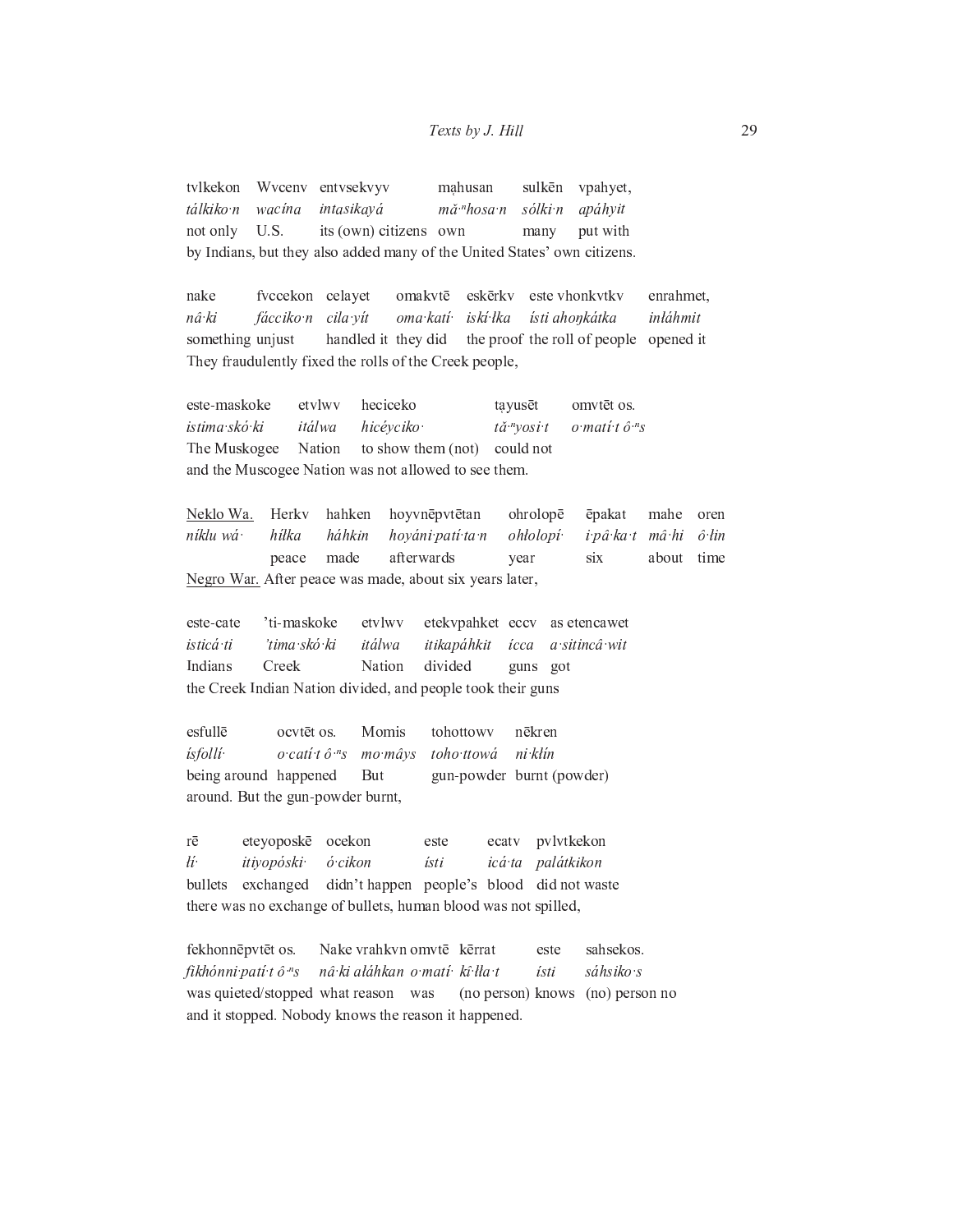Mohmen mv hoyanat, ohrolopē kolvpakat mahe oren  $m\hat{a}$ hi móhmin ma hova nâ t ohłolopí· kolapâ ka t  $\hat{o}$  lin that after, further year seven (yrs.) about had elapsed then Then after that, about seven years later,

hvtvm este-cate maskoke etvlwy etekvpahket hatâm isticá ti ma skó ki itálwa itikapáhkit again Indians Creek Nation divided again the Creek Indian Nation divided,

rem ehomy hayē ocvtēt Neklo horre Wa  $\alpha$ s hółłi ha ví  $o$  cati t  $\hat{o}^{n} s$ 'limihomá níkla wá made there was a time that negro before war war and there was a time when they made war. Before the Negro War

este-cate mēkko hokkolen ocēt Mēkko hvmket omvtēs.  $m'$ : kko hámkit isticá ti hokkô lin ó ci to mati s  $m'$ kko chiefs Indian two had did chief one the Indians had two chiefs. One chief

mēkkon kihocen  $\rm{Uecate}$ Kvnēte hvmken mēkkon kihocen mí kkon kévho cín mí kkon kévho cín kaní ti hámkin ovcá ti Canadian chief (was) called (him) (the other) one Arkansas chief (was) called was called the Canadian [river] chief, and one was called the Arkansas [river] chief.

herky hahkof Wvcenv, este-cate etenfvccetv ohrolopē cokperakko hvmken háhko f isticá ti itinfaccitá ohłolopí cokpiłákko hiłka wacina hámkin peace afterwards U.S. Indians agreement, treaty year [thousand one And when peace returned, after the United States and the Indians

cokpe cenvpaken pale ēpaken ēpohkaken etenhahyof, este-cate cókpi cinapâ kin pá li i pâ kin i pohkâ kin itinháhyo f isticá ti hundred eight sixty-six] made (with each other) Indian made a treaty in the year eighteen hundred and sixty-six [1866], the Indians

hvmkusēt omvrēs vhaky empvtakvn hayet omat mēkko makēt omen ma kí tô min ahá ka impatá kan ha vít o mâ t mi kko hámkosi tomáli s foundation made did law chief one will be provides, says made a constitution providing for just one chief,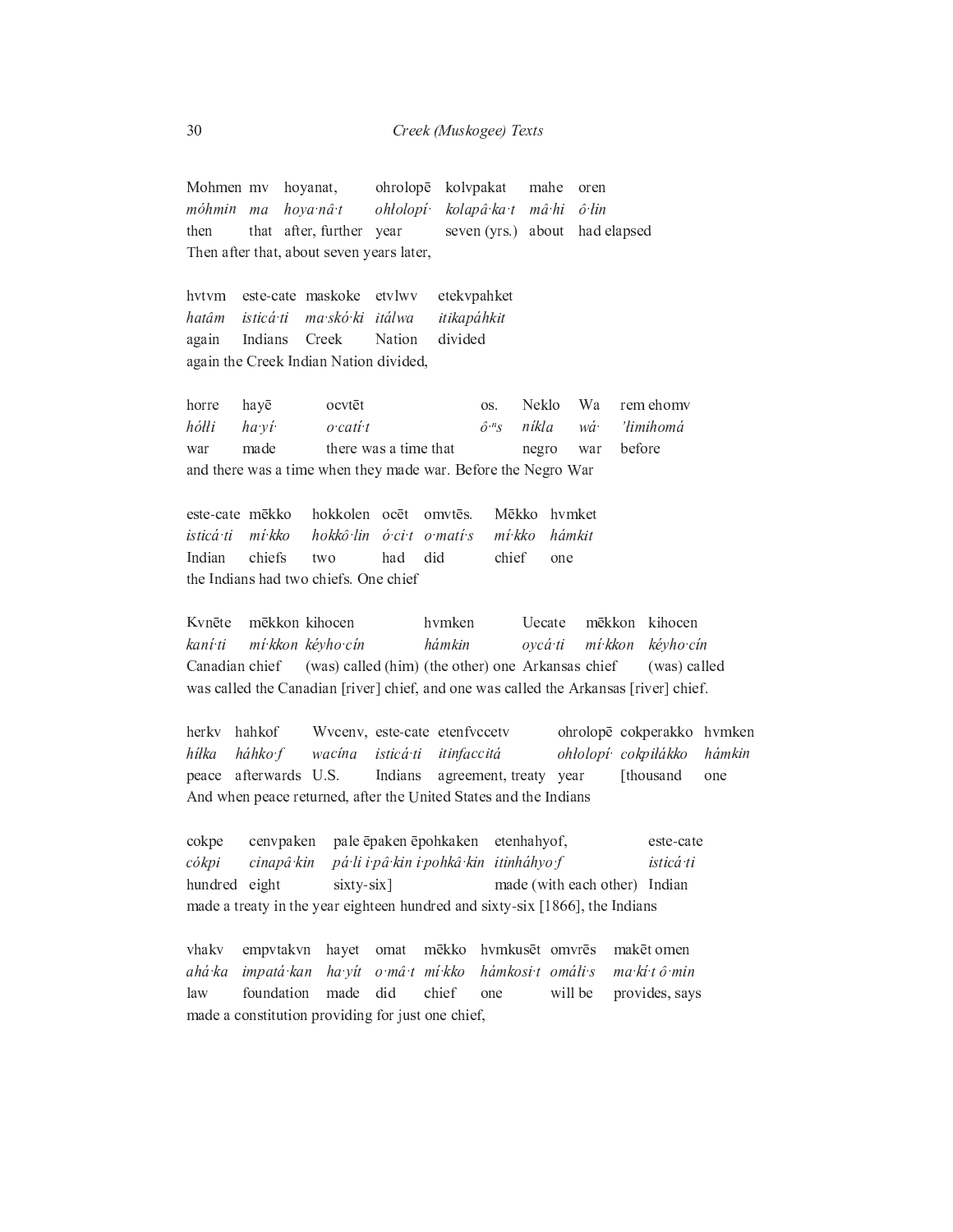Mēkko hokkolan vnrvpēt fullet omvtēs. eyacēt mvn man anlapí t follít o matí s mí kko hokkô la n ivá ci t opposed were about did chiefs wanted that two and some were opposed to that. They wanted two chiefs;

Kaccēmarv. Espahehcv hocefkēn ka cci má ła ispa hihca hocífki n (town name) (boyhood name)="several to whoop" named they were named Katcha Emathla and Isparhecher,

enhomahtv hahken fullet omvtēs. inhomá hta háhkin follit  $o$  mati  $s$ leader became were about did, was and they became leaders.

nvcomēt fullet omvtēs. Vhakv vnrapat ahá ka anlâ pa t nacómi t follit  $o$  mati  $s$ law against few were about were/did There were a few who were against the law.

Okēmv tempen tepohyet este nvcomusēn pvsahtet pefatkat o kí ma tímpin 'tipóhyit ísti nacómosi n pasáhtit pifâ tka t Okemah near fought few killed fled people They fought near Okemah, killed a few people, and when they fled,

Wysase ēkvny hofonemahekon Wycenyt rescehyet vpoken wasá si i kaná liscíhvit apô kin hofonimá hikon wacinat Osage land went into stayed long ago not very U.S. they entered the Osage Nation and stayed.<sup>1</sup> And before long, the U.S.

"Eckemelen ēmēt omēs" maket cvtoknawvn este-caten ēmēt omen; ickimílin i mít o mís ma kít catokná wan isticátin i mi t  $o$   $min$ orphan gave did said money Indian gave was, did said, "We are giving this for orphans," and gave the Indians money;

<sup>&</sup>lt;sup>i</sup> Raiford: The Osage call themselves wa sa si (Creek wasa si).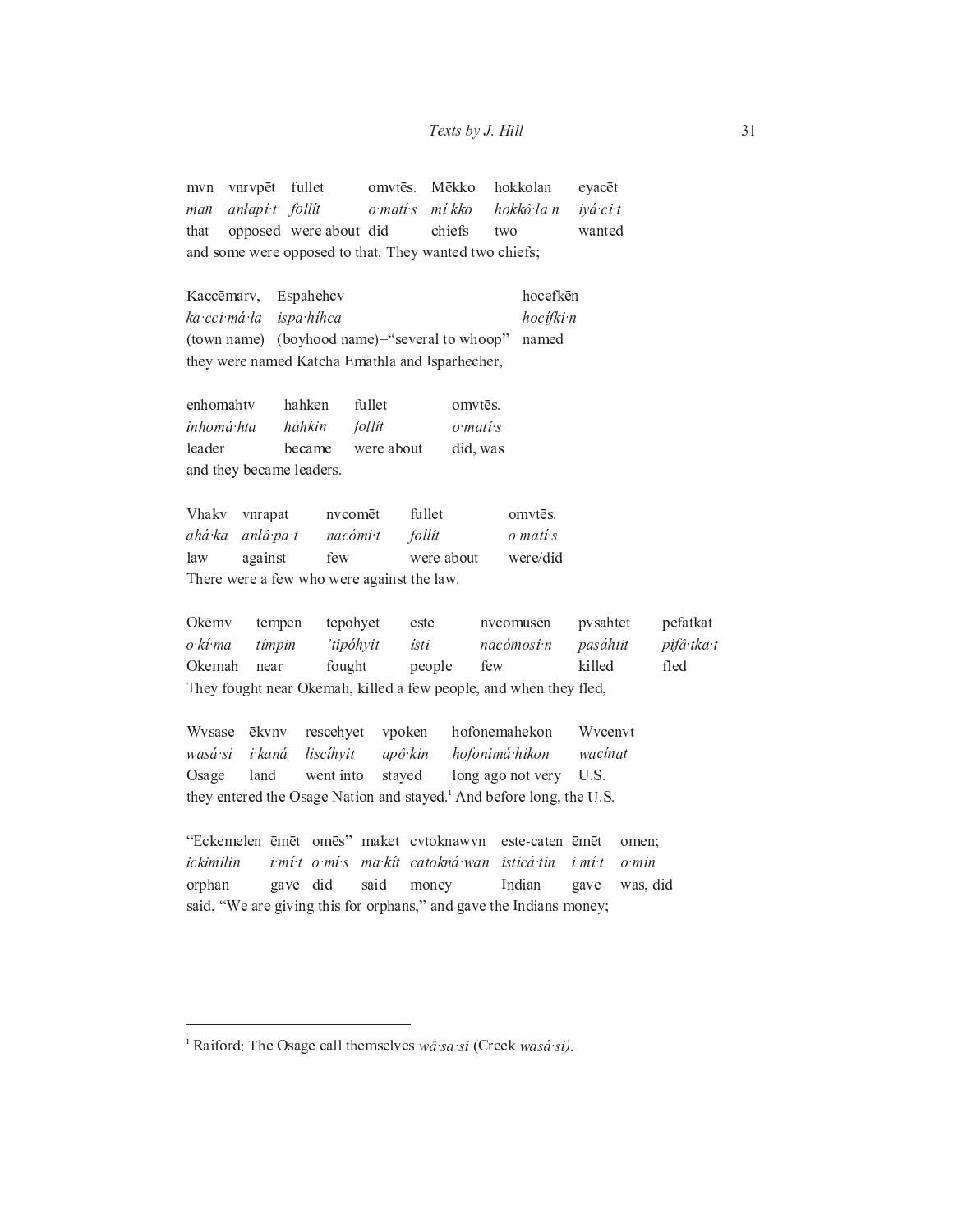"Punakeu vpvkēt makēt omēs poná kiw' apáki t  $\hat{o}$  mi s ma kí t to be with (our money was with) ours, too was said "Our part is included in that," they said,

Wysase enkvpahket rapefatket ēwikēs maket eryicvtēt wasá si iłyaycati t inkapáhkit ła pifâ tkit – i wâyki s ma kit separated from (Osage) run back gave up came back Osage said and they left the Osage and ran back,

vtēken herky hakytē mucvnetty oren herkvt my os. atî kin hilka ha katí mocanitta ô lin hiłkat  $\hat{o}^{n} s$  $ma$ then ever since (then) peace had today until (today) peace is gave themselves up, and peace was made up to today.

Wysase ohpefatkeko monkof hvpo hayet wasá si ohpifá tkiko mônko f hapó ha yít Osage (before) they went (there to Osage country) before camp made Before they ran off to the Osage, they made camp

estvcako hute-leskv enkvsvppofvn vpoken vhakvempvtakv em vnicvlket istacá ko hotilíska inkasappó fan apô kin ahá ka impatá ka imaneycâlkit north stayed constitution those in favor of old agency and stayed north of the Old Agency, and those who supported the constitution

oh-vpēyen keriyet pefatkat tvlofuce Hvfmvn tempen pifâ tka t 'talo foci óhhapi yín kilêyyit háfman tímpin found out ran, fled little town Hoffman were going upon near were going to them. They found out and fled, and a man named Peter Larney

hvmket Pētv Lane hocefkēt este liken, ísti hámkit pi talá ni hocífki t lêykin person one Peter Lani by the name of living was living near the little town of Hoffman,

pvkanv lokcekon sem pefatkvtēt omen okat wysiket paká na lókciko n simpífa tkatí t ô min o kâ t wasêykit Green Peach and ran away with them did thrashed meant and they thrashed [his] unripe peaches and fled with them,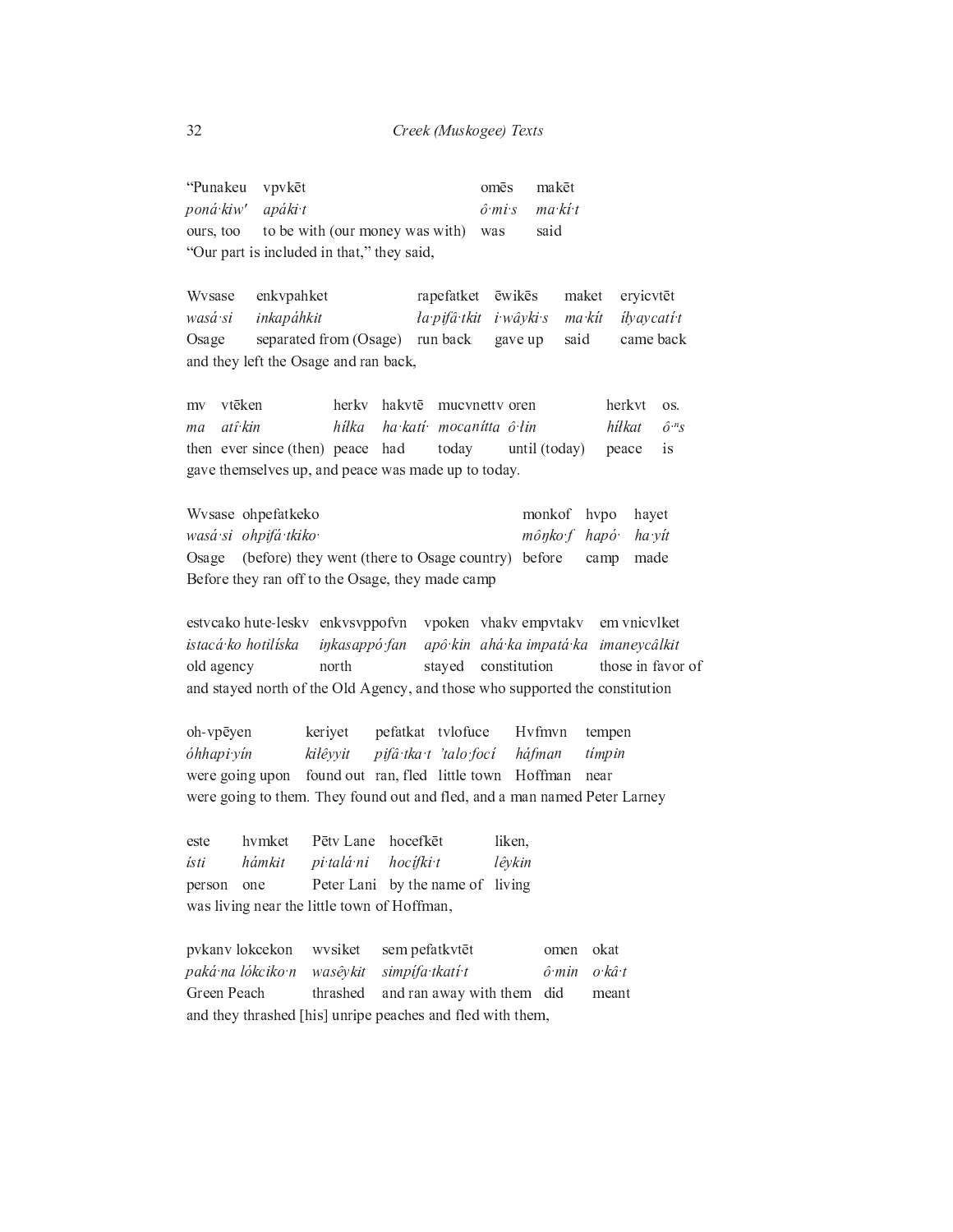Pykany Lokceko enhorren kihocēn mucvnetty orēt os. kévho cí n  $\partial f$ i t $\hat{\partial}^{n}$ s paká na lókciko inhółłin mocanitta Peaches Green (its) war they call it/it was called today to (this day) so it's called the Green Peach war to this day.

Maskoke etvlwv hoporrenēt omakis onkv, ma skó ki itálwa hopolliní t omâ kays onká Creek Nation intelligent, sensible they are for The Creek Nation is sensible:

Pvkanv lokcekan enhayeko horre tayēt omētis paká na lókcika n  $h\acute{o}tli$ inhá viko ô mi teys tâ vi t Green Peach war not make should is. they did not make war over green peaches,

hoporreneko hayetvn okakēs este-cate omēn oka kí s isticá ti hopolliníko  $\acute{o}$  mi $n$ ha yitán Indians with no sense, intelligence like to make intention but they aimed to make the Indians look stupid,

este-hvtket okakekv. Kaccēmarv enhorre, ka cci má la istihátkit oka kiká inhółłi white people that's what they mean [Katchimathla's war] because it was white people who called it that. Katchimathla's War,

enhorre, Pvkany Lokceko enhorre horre hymkusēt omēs. Espahehev ispa híhca<sup>i</sup> inhółłi paká na lókciko inhółłi hółłi hámkosit ô mis [Isparhecher's war] Green Peach [its war] war is one Isparhecher's War, and Green Peach War are the same war.

'Ste-lyste tat vpuekv, wakv, cerakko, omakat tis omen, stilástita t apóyka wá ka 'ciłákko, omâ ka tteys ô min [colored people] livestock cattle horses and such  $it is$ Colored people, like livestock, cattle, horses,